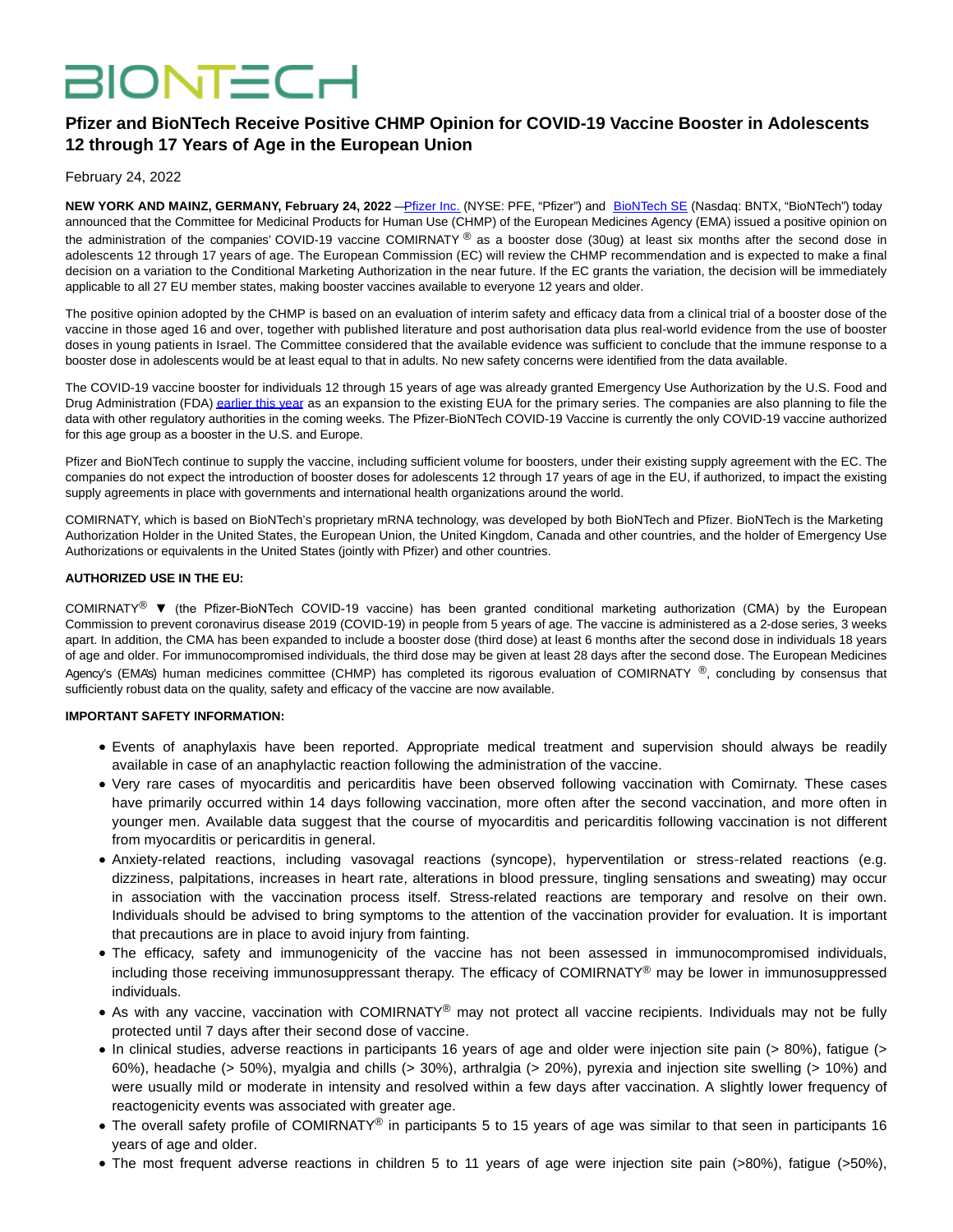headache (>30%), injection site redness and swelling (>20%), myalgia and chills (>10%).

- The most frequent adverse reactions in clinical trial participants 12 to 15 years of age were injection site pain (> 90%), fatigue and headache (> 70%), myalgia and chills (> 40%), arthralgia and pyrexia (> 20%).
- There is limited experience with use of COMIRNATY® in pregnant women. Administration of COMIRNATY® in pregnancy should only be considered when the potential benefits outweigh any potential risks for the mother and fetus.
- It is unknown whether COMIRNATY<sup>®</sup> is excreted in human milk.
- Interactions with other medicinal products or concomitant administration of COMIRNATY<sup>®</sup> with other vaccines has not been studied.
- For complete information on the safety of COMIRNATY<sup>®</sup> always make reference to the approved Summary of Product Characteristics and Package Leaflet available in all the languages of the European Union on the EMA website.

The black equilateral triangle ▼ denotes that additional monitoring is required to capture any adverse reactions. This will allow quick identification of new safety information. Individuals can help by reporting any side effects they may get. Side effects can be reported to [EudraVigilance o](https://www.globenewswire.com/Tracker?data=19StkeKXEld9q15AFB5MktgEUTjnE_m4lH5yWRSbWvpdSpLsuoIm-UxercuStZrT208Mdan5kZESV-3mqM_x5lPd75Epfne9PGBG5TXcwbOEoa8q2rSaTT1cAp5zMIBNzy7MzXK4e-cLZLP_QBoCMdWCjZSGjMDCcMiM_HigE9hQtMFLKLohom5YZNYc08XCVpiJWbrzIQZOEmAphCFtWAlpCuzzH0Isjb8IeJsbzao=)r directly to BioNTech using email medinfo@biontech.de, telephone +49 6131 9084 0, or via the websit[e www.biontech.de](https://www.globenewswire.com/Tracker?data=Lhzn5_iYBfJISBpSZPfHGP10Bmdk1IE569tkYVBBRoqwplMO1XdZewZgTkoeZjoNHe_fkUJnrovht3GF57xwJgrW0CWrE2UL5vs1gR2LzGKY8Fc2EyNP2j1UTbP1HtY_PAICpuRdkqyahEXFBCbWp086GrlJ-mHp9T9MDgT1caHXu6f8_JL23BolwYi4Ykz5kxZ16uK4CyivaD832GO-97GaRiUFS_3sW6fVGjQCRnY=)

#### **About Pfizer: Breakthroughs That Change Patients' Lives**

At Pfizer, we apply science and our global resources to bring therapies to people that extend and significantly improve their lives. We strive to set the standard for quality, safety and value in the discovery, development and manufacture of health care products, including innovative medicines and vaccines. Every day, Pfizer colleagues work across developed and emerging markets to advance wellness, prevention, treatments and cures that challenge the most feared diseases of our time. Consistent with our responsibility as one of the world's premier innovative biopharmaceutical companies, we collaborate with health care providers, governments and local communities to support and expand access to reliable, affordable health care around the world. For more than 170 years, we have worked to make a difference for all who rely on us. We routinely post information that may be important to investors on our website at [www.Pfizer.com.](https://www.globenewswire.com/Tracker?data=Lhzn5_iYBfJISBpSZPfHGNXtZfupZx22Ek-xzHQrPPVEBQH_f7LKkd--wYwd8tOl7me12w0dXUbzyDtYOf6jtjrR3E3MywgrW4oAbZzQMKPk-W0r5fAaV5LwVwCg0nJ8GSJN_FcQr22f6FgoZFWpyKYEKnwbKuuTghwcs6aYi42ZLV2hp4z6wVdKKmzgXmOA8hOmqrybUrw3mXK_NTZtij2ZknzOfLNud4FMaSpO52Kg7rJI8gewlPBSm-OTmRRHSFYYBgIP8tfL74UHCjx2fZn5e9ZGlq6neF3AJ3C7rhrAY_pxZkz179eDvs8xrg98iPHSNDQHlYhpag8t5dYXbQ==) In addition, to learn more, please visit us on [www.Pfizer.com](https://www.globenewswire.com/Tracker?data=Lhzn5_iYBfJISBpSZPfHGC20nHiINCOQONBM3C0r9lLMrC5r4M3p9bVMyp922e41BREWXdwczdulgdaNA6Q-qSpoQpGGxynZ7st-Kop3UWRwQzZmDbFU-lsy1tKC4g-D5yhzV8sDmrWYmJRR3ZrZxYUoq9wNUqGsl-IoCHpz75LPETtm2yVcWHwtGN1hRN7cf091QY1kdS3FY1nhWqxIl8P1zf_lz5JfIfr2i_jyNOQDAjPRljpNrHpOqFssmrOcrhmxolDpJ6xcZ6y1u_UPeZTtt4ganj_Fw_XvmmJOqoVAC5vN0jbsT54vUbpvW5YIJplf-1a70aZpX3iNsJrj7A==) and follow us on Twitter at [@Pfizer a](https://www.globenewswire.com/Tracker?data=co6Cn_VAu8uvsljvfjDNoSsDbyNcy4oswfmYFiuCJvWtZy_66RFQLKX1i7h6Uxd6BZvRMxAvMIxDMCjp1t_AfpS3mejYanL3nrbVssxiQ-nf70WuQaomBRfBrrHPHB6QiRzsxc567F6bzQgXxek_ffuRXAayHMlnrznnt6fZxCf1g3Qa9AFzbgmrugXL9ig7Wh3RpRuBsqMlDidJ-l4SQoW9o2UuqBlnXxmEOyFc58c8Ok8FqqzdLKu7-e8TGLb4Pn-HZg3SB_Qxz3M-cfPeRgym0NqTHVFb5BohF21DHJm1vY5az3Ez4tJPHRQxdO6S)nd [@Pfizer](https://www.globenewswire.com/Tracker?data=co6Cn_VAu8uvsljvfjDNoe9D7LwaLa0OBuq4I7tEQCxcrfdnz8Svk6ES97fqvEG6BQcNRNw5EGxiVC0VMGjcg7OmEPSIhIwhL9q0NswLAr-9Twfv1EFAvL4_DyRJ9CTWL3fAH4WhwX9Z-HGjA3tMXUlwcVSdq5xyw-bCIGc9TJ5bTTbtXc0JKS3tN12DOPhvQtGHxicxdD81bnrNbo685NV0-LiW8wtBNLNL96QDnvjf9d9Mrgp8RQV0P-NvJVE0f5P5Mp6TANq9TkV4ei3qJHB4VuZTw6xzI7dSPHzXMW4QFUmgL-iShPNMxyPUUxL4Gf83IA2vJx_Gcpm2pFqXDw==) News[, LinkedIn,](https://www.globenewswire.com/Tracker?data=fVzeVIigiSl0HzyIp4aBhfVZfGpuYh9Q5XvFqLQfw8s985wxB7jahc9Upmt6pRIbwL2-Sj_mdaGBggF2Ui-Js5TtWPX_6Pu3NOpum2PtkdY6qTvu9-jsQWxMMJSkH2XWKqASPtw--x464mZCMhcg7f4syQY2je176qwGhB3mW1CXQ78NaLqN_8Fu_NJIPzo99cj5h7kgnDKWazmckSRkp-4YbVFEMDbPFwD8vtsjORkTgIDLLA648fvJ7wmFOBCGVCYNJJbJ6kAzecdLFNaS7ipA85pIPpM37mzfhjxgI38hmjCAnDpblBeCVhxMi6-_kwwAfXdjh19slz3o22Tj9Q==) [YouTube a](https://www.globenewswire.com/Tracker?data=HfSwj-TfayYaX1nIDhQTQ8WztcyTFiDl2hs9OPFwtEu-ZT0JTenHYsY9FOxjgEAUUeUbPs3xi9jHlHFrIwmMdj-Ls68O-XQvouV3ceM2tCvBzf5iRezitU5iit5UDkyUlwrYeMNa5SRQoEGa7a44iW_Mqut0TiG4YE9V4LZP-sNbxA_OJYVQd5W6nSGQTKmTYhbjAkfKP4nM8LSEojl1lu74aRJH6-tmBHE0JQ8oB1M-bcaYSxivR2nejTB5UJdzD2MOZtg7RTSgYBfX06on7Cj08YebRIAawpjBQU9qCBngjIIXukBturvwFL836rdm)nd like us on Facebook at [Facebook.com/Pfizer.](https://www.globenewswire.com/Tracker?data=oW-1auHcEqCIOeWd748ED_-Lrj90f96Ll0WdetPm2MSZp8LBf-Zht4SU0SmtW7kERw6TF0em0RZdyviU8R8V1KEcBh1t3_RUu8LxS5tQ3S6SODY16LW5bbZXFJ1QNZF9r6epL01bFUopg9o41bLwntN49JiYuJSBO2IcBAgOG60unzoUxNpxxGIPxS1TNQQm5g40a8URlUJP_U9z0xYNij1mvjocfLB8VGMvjjbc2D1l2NQcrOo3CqEyR4cC8EKwpkcyA59l70knJHjCwm9VEo4tLt6g6tck181VluJk-DMIJuaA9zYUCZZfnBFhQLYtsNUphb15zjVRCum6mKb2N8WHsnjcAFnED8oNRNWzrAI=)

#### **Pfizer Disclosure Notice**

The information contained in this release is as of February 24, 2022. Pfizer assumes no obligation to update forward-looking statements contained in this release as the result of new information or future events or developments.

This release contains forward-looking information about Pfizer's efforts to combat COVID-19, the collaboration between BioNTech and Pfizer to develop a COVID-19 vaccine, the BNT162b2 mRNA vaccine program, and the Pfizer-BioNTech COVID-19 Vaccine, also known as COMIRNATY (COVID-19 Vaccine, mRNA) (BNT162b2) (including a potential booster dose and a potential variation of the conditional marketing authorization of BNT162b2 in the EU to include the administration of a booster dose in adolescents 12 through 17 years of age, qualitative assessments of available data, potential benefits, expectations for clinical trials, potential regulatory submissions, the anticipated timing of data readouts, regulatory submissions, regulatory approvals or authorizations and anticipated manufacturing, distribution and supply) involving substantial risks and uncertainties that could cause actual results to differ materially from those expressed or implied by such statements. Risks and uncertainties include, among other things, the uncertainties inherent in research and development, including the ability to meet anticipated clinical endpoints, commencement and/or completion dates for clinical trials, regulatory submission dates, regulatory approval dates and/or launch dates, as well as risks associated with preclinical and clinical data (including the Phase 1/2/3 or Phase 4 data) for BNT162b2 or any other vaccine candidate in the BNT162 program in any of our studies in pediatrics, adolescents or adults or real world evidence, including the possibility of unfavorable new preclinical, clinical or safety data and further analyses of existing preclinical, clinical or safety data; the ability to produce comparable clinical or other results, including the rate of vaccine effectiveness and safety and tolerability profile observed to date, in additional analyses of the Phase 3 trial and additional studies, in real world data studies or in larger, more diverse populations following commercialization; the ability of BNT162b2 or any future vaccine to prevent COVID-19 caused by emerging virus variants; the risk that more widespread use of the vaccine will lead to new information about efficacy, safety, or other developments, including the risk of additional adverse reactions, some of which may be serious; the risk that preclinical and clinical trial data are subject to differing interpretations and assessments, including during the peer review/publication process, in the scientific community generally, and by regulatory authorities; whether and when additional data from the BNT162 mRNA vaccine program will be published in scientific journal publications and, if so, when and with what modifications and interpretations; whether regulatory authorities will be satisfied with the design of and results from these and any future preclinical and clinical studies; whether and when submissions to request emergency use or conditional marketing authorizations for BNT162b2 in additional populations, for a potential booster dose for BNT162b2 or any potential future vaccines (including potential future annual boosters or re-vaccination), and/or other biologics license and/or emergency use authorization applications or amendments to any such applications may be filed in particular jurisdictions for BNT162b2 or any other potential vaccines that may arise from the BNT162 program, including a potential variant based, higher dose or bivalent vaccine, and if obtained, whether or when such emergency use authorizations or licenses will expire or terminate; whether and when any applications that may be pending or filed for BNT162b2 (including the potential variation of the conditional marketing authorization of BNT162b2 in the EU to include the administration of a booster dose in adolescents 12 through 17 years of age and any requested amendments to the emergency use or conditional marketing authorizations) or other vaccines that may result from the BNT162 program may be approved by particular regulatory authorities, which will depend on myriad factors, including making a determination as to whether the vaccine's benefits outweigh its known risks and determination of the vaccine's efficacy and, if approved, whether it will be commercially successful; decisions by regulatory authorities impacting labeling or marketing, manufacturing processes, safety and/or other matters that could affect the availability or commercial potential of a vaccine, including development of products or therapies by other companies; disruptions in the relationships between us and our collaboration partners, clinical trial sites or third-party suppliers; the risk that demand for any products may be reduced or no longer exist; risks related to the availability of raw materials to manufacture a vaccine; challenges related to our vaccine's formulation, dosing schedule and attendant storage, distribution and administration requirements, including risks related to storage and handling after delivery by Pfizer; the risk that we may not be able to successfully develop other vaccine formulations, booster doses or potential future annual boosters or re-vaccinations or new variant based vaccines; the risk that we may not be able to maintain or scale up manufacturing capacity on a timely basis or maintain access to logistics or supply channels commensurate with global demand for our vaccine, which would negatively impact our ability to supply the estimated numbers of doses of our vaccine within the projected time periods as previously indicated; whether and when additional supply agreements will be reached; uncertainties regarding the ability to obtain recommendations from vaccine advisory or technical committees and other public health authorities and uncertainties regarding the commercial impact of any such recommendations; challenges related to public vaccine confidence or awareness; uncertainties regarding the impact of COVID-19 on Pfizer's business, operations and financial results; and competitive developments.